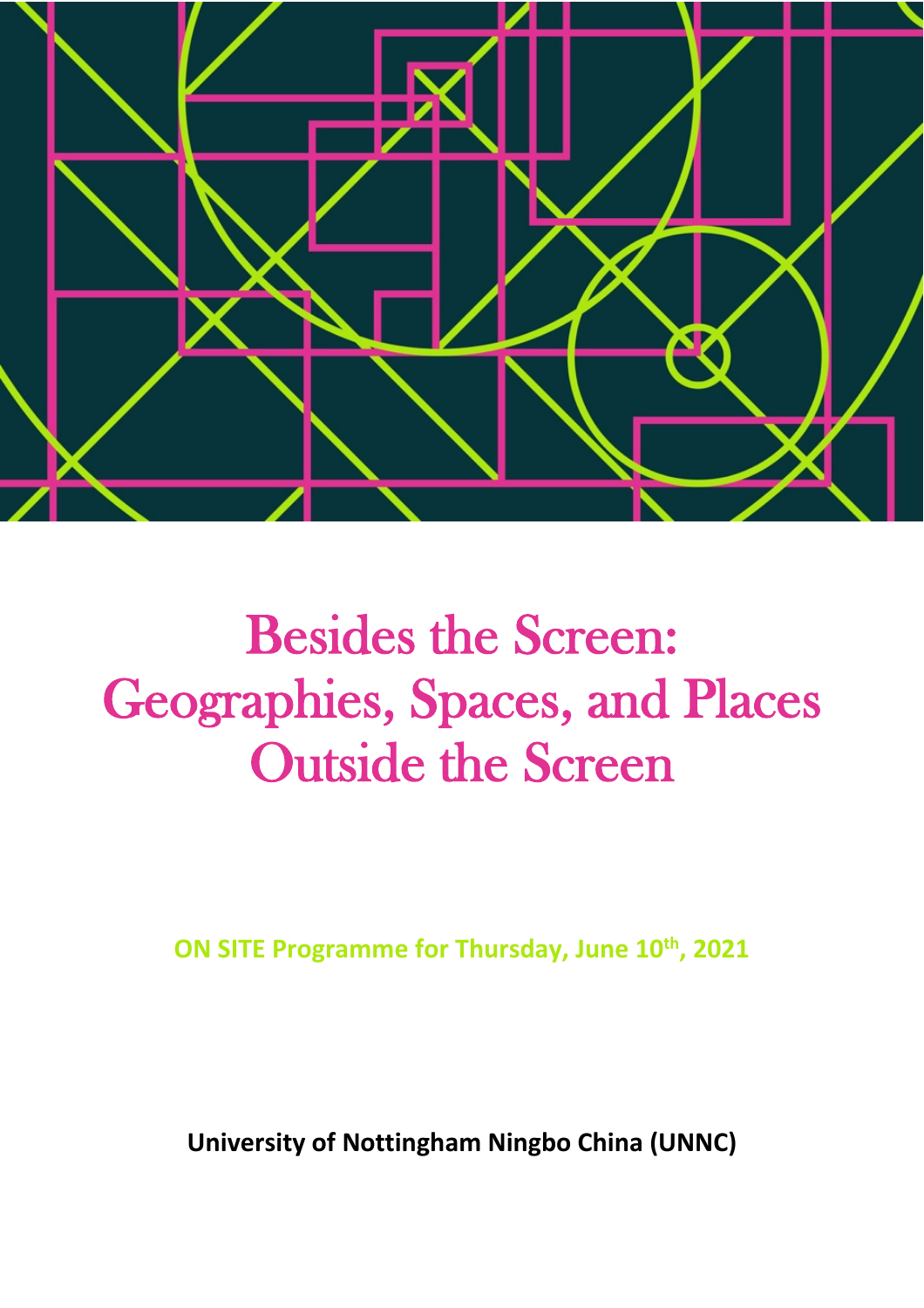As a conclusion to the (slightly delayed) **Besides the Screen 10th Anniversary** programme of events, the 2021 conference builds upon the network's previous work examining the continuing transformations of audiovisual practice, to investigate the reconfigurations of screen industries, cultures, spaces and places through examining sites of production, infrastructures of circulation, film festivals, film tourism, and city branding.

In short, the way place/space intersects with the multiple sites of production, circulation, promotion and consumption surrounding screen industries and cultures. The conference will explore the more established scholarship related to these topics, such as film festivals, city branding, transnational co-production, and film/TV tourism, as well as expand the conversation to represent the newly established or emerging topics.

The conference will be a hybrid physical/virtual event hosted by the School of International Communications at the University of Nottingham Ningbo China (CN), in partnership with King's College, London (UK) and Queen's University (CA), June 10-12, 2021.

*The conference is generously sponsored by the University of Nottingham Ningbo China (UNNC) Conference Hosting Support Scheme.*

#### **Conference Organisers:**

- Dr. Virginia Crisp, Senior Lecturer in Culture, Media & Creative Industries, King's College, London (UK)
- Dr. Gabriel Menotti, Assistant Professor in the Film & Media Department, Queen's University (Canada)
- Dr. Corey Schultz, Associate Professor in the School of International Communications, University of Nottingham Ningbo China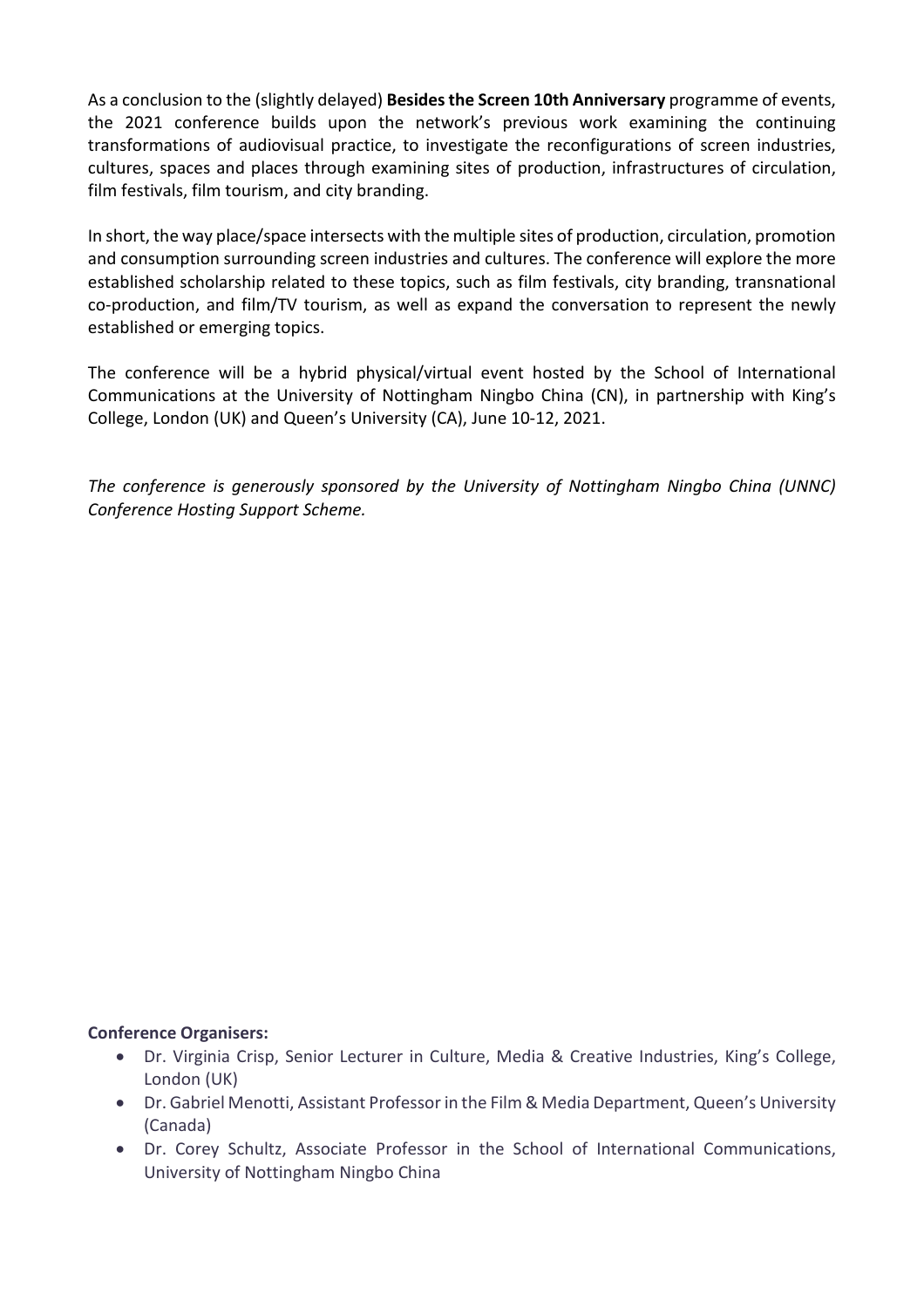## Schedule - Thursday June 10th

(ver. 2021.06.07 - *subject to change and revision*)

All presentations will be held in **Room No. 121 at the Sir David & Lady Susan Greenaway Building, (also called IAMET)**, UNNC campus.

- 8:30-8:50 Registration opens
- 8:50-9:00 **Welcome by Dr. Filippo Gilardi**, Head of the School of International Communications, Deputy Director of the Institute of Asia & Pacific Studies, and Academic Lead of the Internationalizing Ningbo's Screen Industries research base
- 09:00-10:45 **Panel 1 – Place, Storytelling, & Communication**
- 10:45-11:00 Coffee Break
- 11:00-12:30 **Panel 2 – Place, Tourism, & Industry**
- 12:30-02:00 Lunch at Staff Restaurant (for presenters & volunteers)
- 02:00-03:30 **Panel 3 – Place & Film Festivals**
- 03:30-04:00 Break
- 04:00-05:30 **Panel 4 – Ningbo Short Film Festival – Presentation & Screening**
- 05:30-07:30 Dinner at Staff Hotel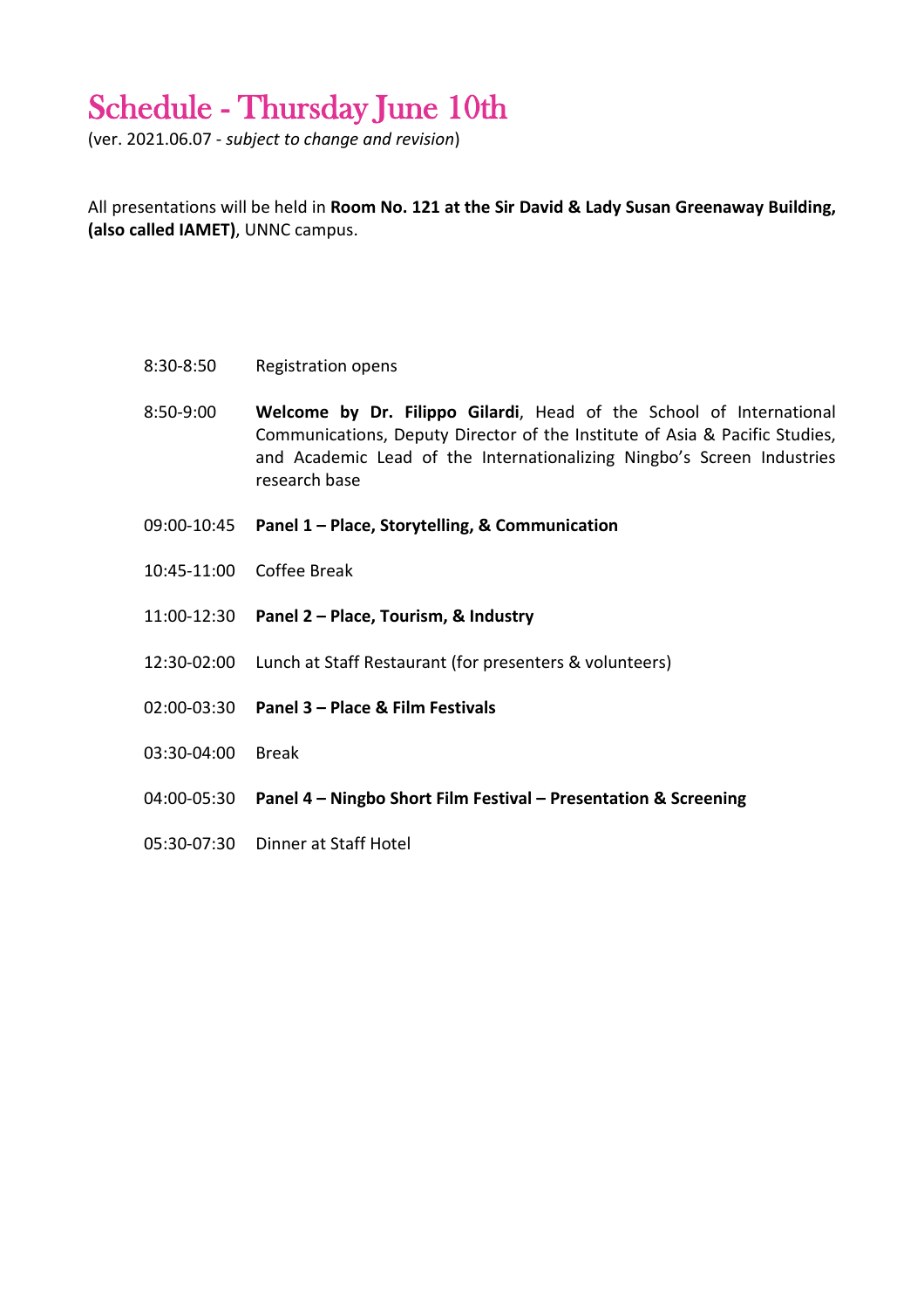# Panel 1: Place, Storytelling, & Communication

**TEAMS link: https://bit.ly/2S3iPrb**

[https://teams.microsoft.com/l/meetup](https://teams.microsoft.com/l/meetup-join/19%3ameeting_MDBhMDQ3ZWEtNzZkMC00MGI4LWExNjktZWQ4M2I2N2M2YzI3%40thread.v2/0?context=%7b%22Tid%22%3a%2204c4c5c8-db8c-41b1-882b-5bb7948405e8%22%2c%22Oid%22%3a%22cf406a5b-9cce-43a7-a503-8b0654d61fb1%22%7d)[join/19%3ameeting\\_MDBhMDQ3ZWEtNzZkMC00MGI4LWExNjktZWQ4M2I2N2M2YzI3%40thread.v2/0?context=%7b%22Tid%22%3a%2204c4c5c8](https://teams.microsoft.com/l/meetup-join/19%3ameeting_MDBhMDQ3ZWEtNzZkMC00MGI4LWExNjktZWQ4M2I2N2M2YzI3%40thread.v2/0?context=%7b%22Tid%22%3a%2204c4c5c8-db8c-41b1-882b-5bb7948405e8%22%2c%22Oid%22%3a%22cf406a5b-9cce-43a7-a503-8b0654d61fb1%22%7d) [db8c-41b1-882b-5bb7948405e8%22%2c%22Oid%22%3a%22cf406a5b-9cce-43a7-a503-8b0654d61fb1%22%7d](https://teams.microsoft.com/l/meetup-join/19%3ameeting_MDBhMDQ3ZWEtNzZkMC00MGI4LWExNjktZWQ4M2I2N2M2YzI3%40thread.v2/0?context=%7b%22Tid%22%3a%2204c4c5c8-db8c-41b1-882b-5bb7948405e8%22%2c%22Oid%22%3a%22cf406a5b-9cce-43a7-a503-8b0654d61fb1%22%7d)

#### **Ningbo, China: City Branding and Promotional Videos**

Dr. Stephen Andriano-Moore and Dr. Nancy LIU

This paper examines the official promotional videos and branding of the city of Ningbo (China) as a way to tell the past, current, and future story of the city. The examination considers how the city is presented for local, domestic and international audiences and examines the locales, themes and characteristics of Ningbo. The findings of the research into Ningbo will be placed into the context of other port city promotional videos and branding from around the world. The paper will engage the videos and branding in terms of cultural heritage, urban development, and globalization. The paper will identify how the Ningbo is presented as a developing port city and locale for local pride, domestic and international tourism, and business.

#### **Parodying Rhetorics of Online Dating Apps and Pragmatics of HIV Testing for MSMs in Yunnan** Dr. Andrew Wortham

In China, many of the physically constructed spaces for gay men to meet also produce risks of stigmatization from unratified bystanders and other environmental barriers to "talk." As a result gay dating apps have become the primary spaces for flirtations, making friends and sustaining romantic relationships. Dating apps, such as Blued, have deconstructed the elements the social encounter, allowing users to place limitations of ratified and unratified participants, which has allowed for greater opportunities of gay male encounters. However, over the past decade of using dating apps, many men have become disappointed with the results of what they increasingly see as shallow interactions. While the apps may allow for certain restrictions of unratified participants, they simultaneously have "invisible" audiences that are also acting on the process of somatization. The presence of these "invisible audiences" may have also produced a de-somatization of the social engagement, and consequently fostered feelings of what Austin would call infelicitous promises. For the last two years I have done ethnographic work with HIV organizations in Yunnan who are sponsored by the Chinese Centers for Disease Control and have long cooperated with gay dating app developers to promote sexual health and make appointments for regular HIV testing. What felt in the early days as a major innovation in public health outreach, similarly faces a lack of engagement by app users as they become jaded with online forms of interaction. In this paper, I use Bakthin's concept of rhetorics situated within dialogue to illustrate how gay men working for HIV organizations parody online flirting and seduction to express a similar frustration with online dating. In so doing, they manage to develop relationships based on the humor that develops from mocking these apps and subsequently are able to achieve better results in terms of public health interventions.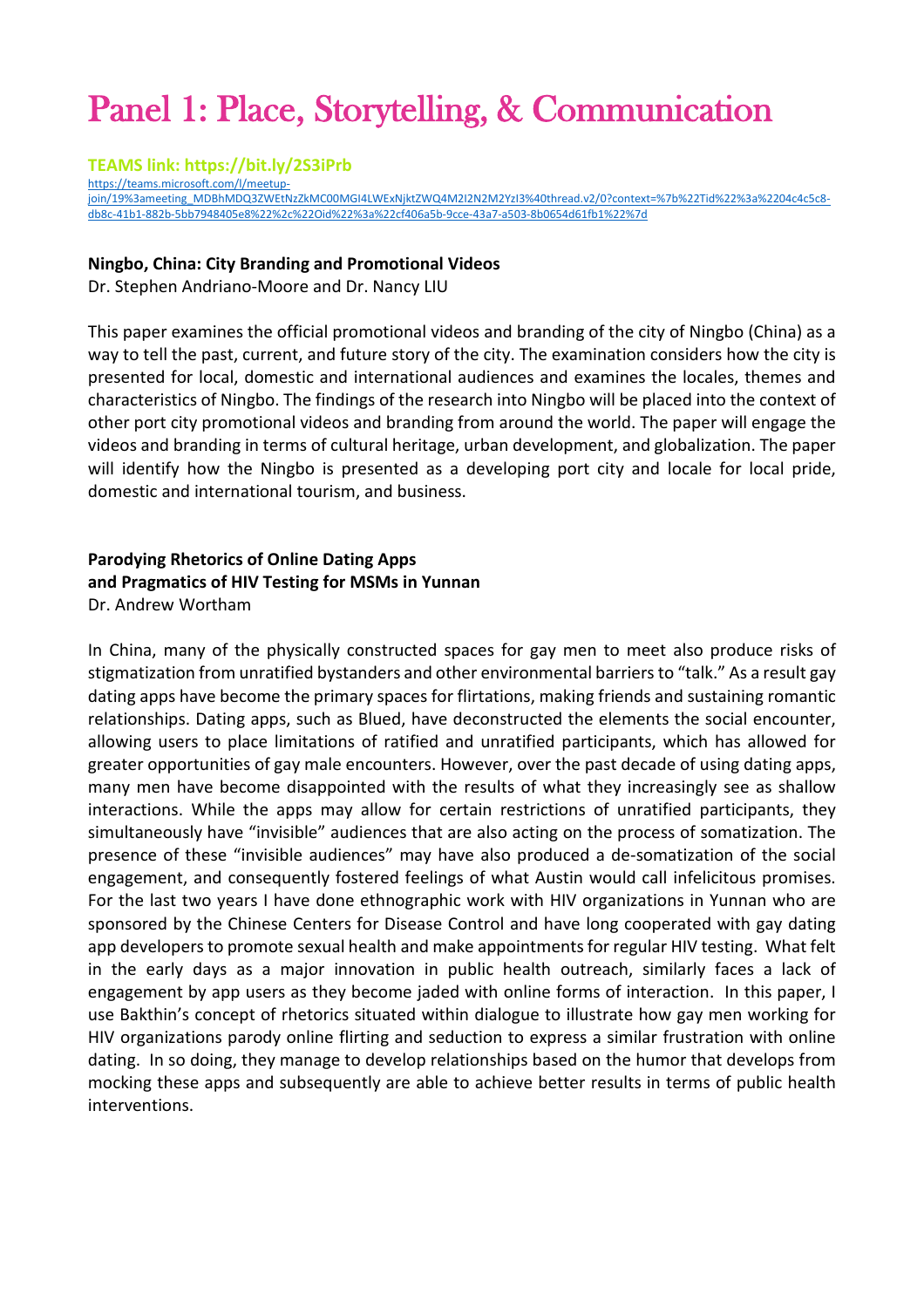#### **Changing Chinese Rural Habitats: A Filmic exploration**

Prof. Garrabost Jayalakshmi and Dr. Adam Brillhart

Forty years ago, His Highness the Aga Khan visited Beijing for a conference on "The Changing Rural Habitat," held jointly by the Aga Khan Award for Architecture and the Architectural Society of China. That conference provided a basis for discourse which departed from predominant modernist and post-modernist practices (capitalist profit-orientated exploitation of natural resources) by outlining a framework for evaluation of rural architecture based on a three-part scheme of improving placespecific criteria of rural Techniques, Expertise and Ideology. While the return to balanced rural communities and traditional ways of life may be conservative (Slavoj Zizek), it was then a progressive idea and made a major impact on rural sustainability. Projects based on those principles continue to thrive even today, although even on sustainability, both China and the world have moved towards a free-market ideology.

We are making two films – one on the *Longshang Paper Museum* (Yunnan, 2013 shortlist for Aga Khan Award for Architecture) in Yunnan Province and the other based on the architecture of *tulous* and their influence on modernity in Fujian Province. The second film will concentrate on The Bridge School (Fujian, 2010 Award Recipient) as well as *Tulou Collective Housing* (2010 shortlist). Through these films, we hope to interrogate how the "rural" has re-invented itself to accommodate the concerns of modern life in the  $21^{st}$  century. To us, they seem to offer a new potential for improving living conditions, through retaining and transmitting cultural meanings, thereby living up to some of the ideals expressed in the framework outlined by the Aga Khan forty years ago.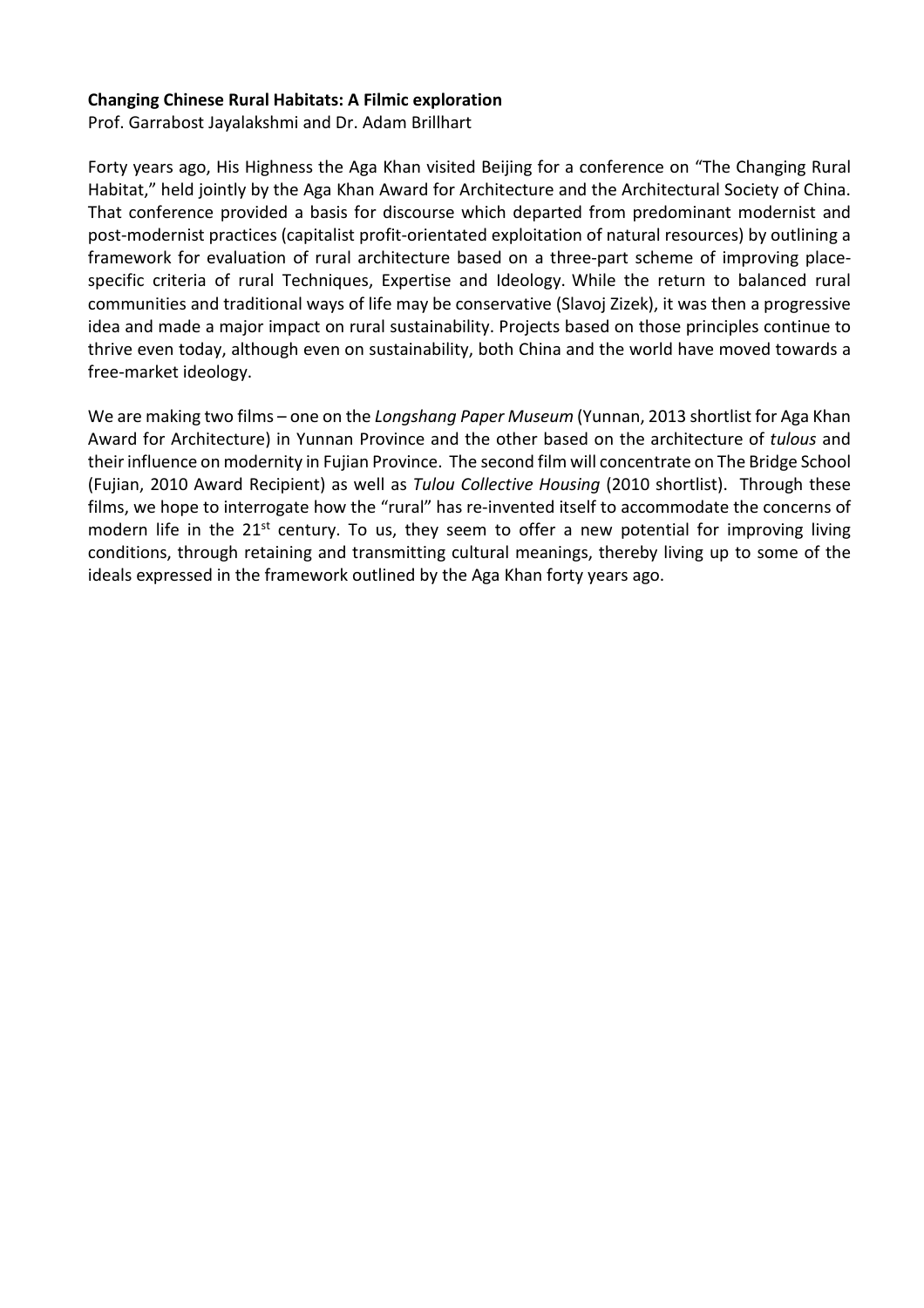# Panel 2: Place, Tourism, & Industry

#### **TEAMS link: https://bit.ly/3vOflaw**

[https://teams.microsoft.com/l/meetup-](https://teams.microsoft.com/l/meetup-join/19%3ameeting_MThhYThkMWYtY2U0OC00ZjRkLTk0NzMtMWQ5MzA1YmM4NDky%40thread.v2/0?context=%7b%22Tid%22%3a%2204c4c5c8-db8c-41b1-882b-5bb7948405e8%22%2c%22Oid%22%3a%22cf406a5b-9cce-43a7-a503-8b0654d61fb1%22%7d)

[join/19%3ameeting\\_MThhYThkMWYtY2U0OC00ZjRkLTk0NzMtMWQ5MzA1YmM4NDky%40thread.v2/0?context=%7b%22Tid%22%3a%2204c4c5c8](https://teams.microsoft.com/l/meetup-join/19%3ameeting_MThhYThkMWYtY2U0OC00ZjRkLTk0NzMtMWQ5MzA1YmM4NDky%40thread.v2/0?context=%7b%22Tid%22%3a%2204c4c5c8-db8c-41b1-882b-5bb7948405e8%22%2c%22Oid%22%3a%22cf406a5b-9cce-43a7-a503-8b0654d61fb1%22%7d) [db8c-41b1-882b-5bb7948405e8%22%2c%22Oid%22%3a%22cf406a5b-9cce-43a7-a503-8b0654d61fb1%22%7d](https://teams.microsoft.com/l/meetup-join/19%3ameeting_MThhYThkMWYtY2U0OC00ZjRkLTk0NzMtMWQ5MzA1YmM4NDky%40thread.v2/0?context=%7b%22Tid%22%3a%2204c4c5c8-db8c-41b1-882b-5bb7948405e8%22%2c%22Oid%22%3a%22cf406a5b-9cce-43a7-a503-8b0654d61fb1%22%7d)

#### **Virtual heterotopias: Creating and contesting identities through the remediation of content tourism on the mobile screens of Bilibili [ONLINE]**

Dr. Zhen Troy CHEN and Dr. Melissa Shani Brown

This article explores the ways in which *Otaku* subculture, and in particular the creation, consumption and critical engagement with fan-made tourism videos on a popular Chinese social media platform Bilibili, functions both to create and juxtapose various "spaces of otherness." Drawing the term "spaces of otherness" from Foucault's "heterotopias," we argue that such sites create spaces which are on one hand "other" to the "real world" – spaces of escape and pleasure – spaces which sustain fan communities/subcultures, but also spaces which reveal underlying political and ideological tensions around the consumption of Japanese culture in China. Using digital ethnography, we explore a variety of discourses captured from the user generated contents, including tourism vlogs/videos, conventional reviews and novel *danmaku* comments overlaid on the video frame. Using qualitative methods, we identify and analyse the agents/subjects, processes, and meanings produced during the construction of these various heterotopias. We argue despite a postglobalisation context where populism, nationalism and protectionism is on the rise, the virtual sphere within the fandom and *Otaku* subculture highlights the various tensions between the global and the local. Paradoxically, the competing ideologies are channelled through the construction of these heterotopias. Situating Japan as the other, the Chinese audiences creatively manipulate a rich array of textual and visual materials for their own purposes. Based on our analysis, we unpack the way the Sino-Japanese relationship takes shape in post-globalisation, in the geopolitical sphere, but also in the cultural sphere through the consumption of tourism induced by Japanese animated films, and the remediation of Japanese culture and tourism videos hosted therein. We further argue that such spaces need to be understood in terms of complexity – simultaneously spaces of commodified culture, of imagined "otherness," of leisure, and sites in which various types of identities (fandom, nation, hometown) are created and contested.

#### **The Filming Locations Tourism: Filming Base Tourism in China [ONLINE]**

Dr. Jinuo DIAO

Film-induced tourism is defined by Sue Beeton (2005: 11) as "visitation to sites where movies and television programmes and series have been filmed as well as tours to production studios, including film related theme parks" and "visitation of a site or a location, that is or has been used for or is associated with filming"( Buchmann, 2010: 233). This paper focuses on filming base tourism – the filming base as the visitation destination. The filming base created its tourism function, which expands the chain development of the film and television industries and the tourism industry. The filming base tourism shows a win-win effect for both industries, and is expected to provide the adding value and core competencies to the "dual genetic" Filming Base Tourism. This paper will analyse the development of Filming Base Tourism in China from three aspects, including the historical development overview, the characteristics, and the existing issues and future trends.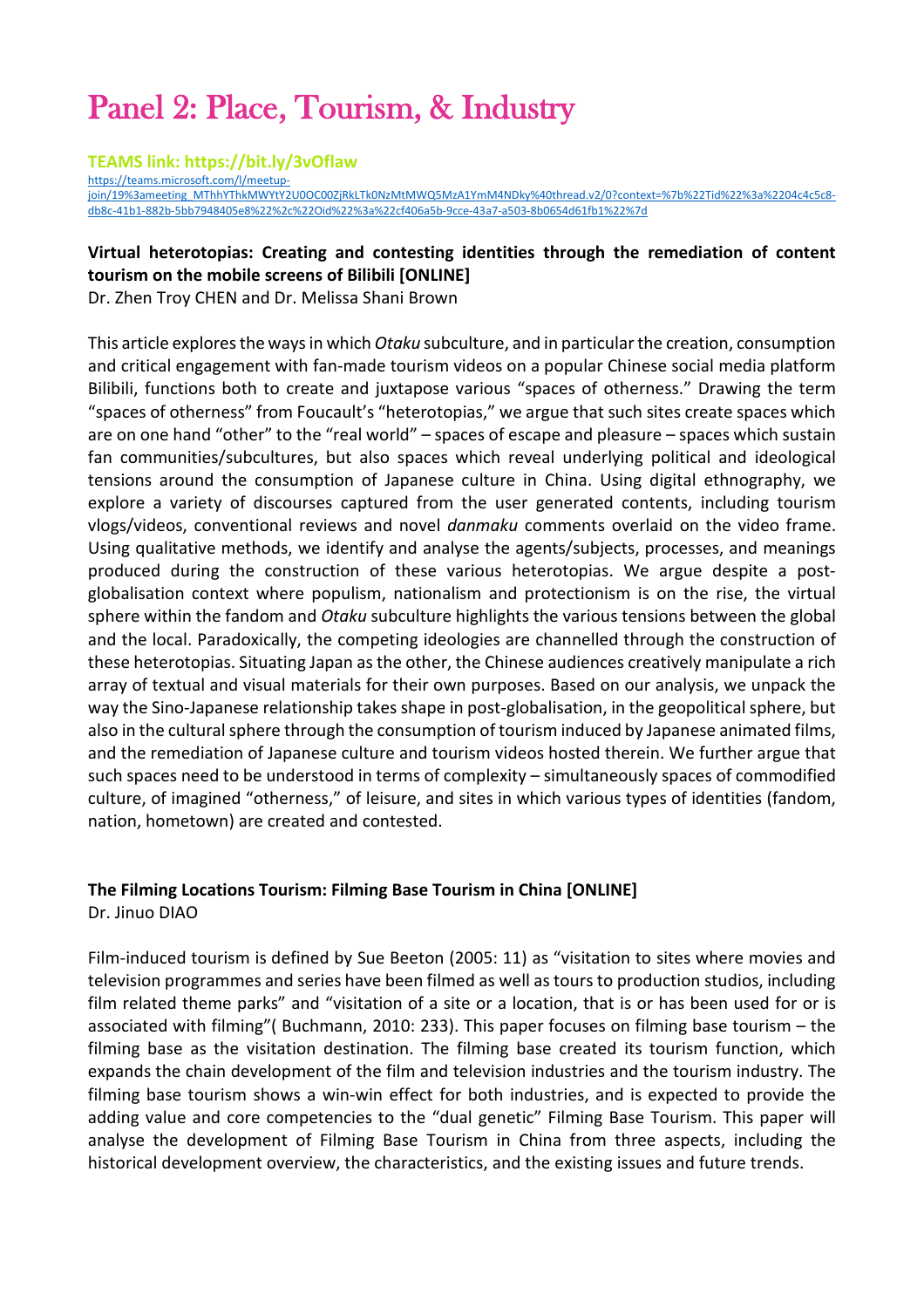#### **International Co-production of Chinese Documentary in the 21st Century: From the Perspective of a Comparison of Versions [ONLINE]** Dr. YU Ming and PEI Wujun

After 2011, the Chinese government increasingly realized that documentary is a cross-cultural media that play an important role in the communication of values and cultural output. Chinese media companies began to carry out deeper cooperation with their foreign counterparts and even invested in co-productions. The documentaries such as *Chinese New Year 2016*, *How China Works*, and *China from Above* were co-invested and co-produced by Chinese media companies and its foreign counterparts. The local version and international version are totally the same, as they presented China's story not only to the international audiences, but Chinese audiences as well. The economic structure of international co-production means to compromise to a certain degree between all producing parties, and it's the economic and ideological pattern of cooperating parties that defines the final outcome. In this paper, we will look through the development of international co-production of Chinese documentary and compare the difference between their local versions and international versions to demonstrate how to balance the different points of view when we practice the international communication.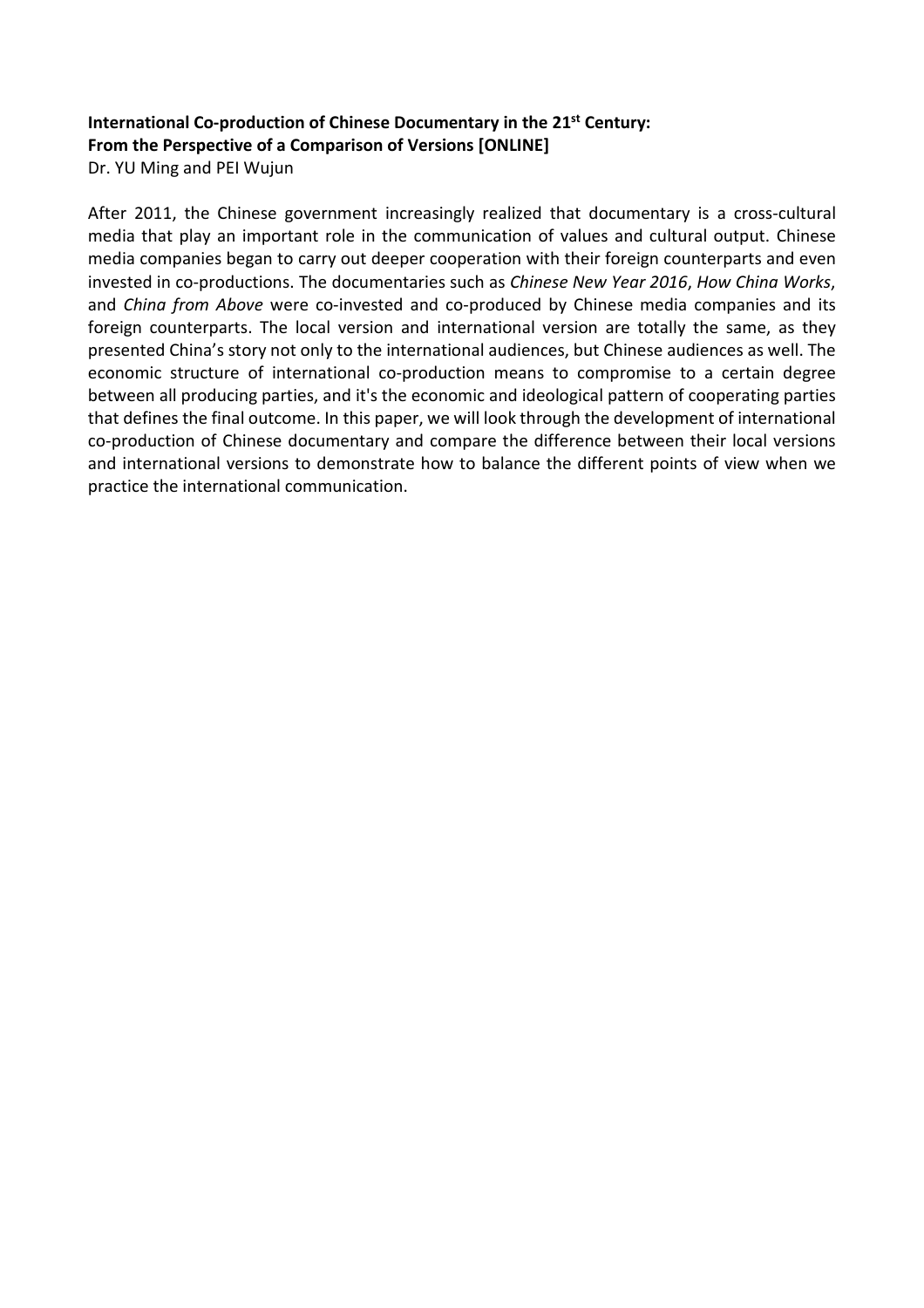# Panel 3: Place & Film Festivals

#### **TEAMS Link: https://bit.ly/3vMnLzd**

[https://teams.microsoft.com/l/meetup](https://teams.microsoft.com/l/meetup-join/19%3ameeting_YTI3NzFhYmItYmJiNS00ZThhLWFhNTctNTBmNTQ1YWI1NDEz%40thread.v2/0?context=%7b%22Tid%22%3a%2204c4c5c8-db8c-41b1-882b-5bb7948405e8%22%2c%22Oid%22%3a%22cf406a5b-9cce-43a7-a503-8b0654d61fb1%22%7d)[join/19%3ameeting\\_YTI3NzFhYmItYmJiNS00ZThhLWFhNTctNTBmNTQ1YWI1NDEz%40thread.v2/0?context=%7b%22Tid%22%3a%2204c4c5c8-db8c-](https://teams.microsoft.com/l/meetup-join/19%3ameeting_YTI3NzFhYmItYmJiNS00ZThhLWFhNTctNTBmNTQ1YWI1NDEz%40thread.v2/0?context=%7b%22Tid%22%3a%2204c4c5c8-db8c-41b1-882b-5bb7948405e8%22%2c%22Oid%22%3a%22cf406a5b-9cce-43a7-a503-8b0654d61fb1%22%7d)[41b1-882b-5bb7948405e8%22%2c%22Oid%22%3a%22cf406a5b-9cce-43a7-a503-8b0654d61fb1%22%7d](https://teams.microsoft.com/l/meetup-join/19%3ameeting_YTI3NzFhYmItYmJiNS00ZThhLWFhNTctNTBmNTQ1YWI1NDEz%40thread.v2/0?context=%7b%22Tid%22%3a%2204c4c5c8-db8c-41b1-882b-5bb7948405e8%22%2c%22Oid%22%3a%22cf406a5b-9cce-43a7-a503-8b0654d61fb1%22%7d)

#### **Between Mainstream and Independence: A Case Study on**

**The One (Shan Yi) International Women's Film Festival (山一国际女性电影节)**

Dr. Rui YAO and Qinqing HUANG

As the first women's film festival in China approved by SAPPRFT (State Administration of Press, Publication, Radio, Film and Television), The One (*Shan Yi*) International Women's Film Festival has undertaken the long-standing mission of both representing China and influencing the other women's film festivals in Asia. This presentation aims to explore how the festival operates and develops between mainstream and independence. Starting with the historical context of Chinese folk film festivals, this presentation analyzes the festival planning, curation, and transition of the festival in the SHE-ERA. Meanwhile, this presentation analyzes the festival's aesthetic value, industrial potential and unique path between mainstream and independence. Through the case study on The One International Women's Film Festival, this paper further explores the Women's Film Festival research paradigm in the digital era.

#### **Places and Themes that Create Discursive Spaces of Chinese-ness: The Politics of Sites of Production and Film Themes in Shanghai International Film Festival (SIFF) BRI Film Week** Gus Sifang AN

As an annual event starting from 2018, the BRI (the Belt and Road Initiative) Film Week selects a set of films to show during the week and join the BRI film alliance. This paper is contextualized in the films shown during the BRI Film Week between 2018 and 2021. Due to the state control of SIFF and the political nature of BRI, the films in the BRI Film week need to be analyzed for their political connotations. This paper examines how political ideologies embedded in the BRI interact with the sites of production and themes of films on the BRI Film Week. It asks, how does the politics of the programming and themes of these films reflect on the political landscape within contemporary Chinese film industry and China as a whole? In other words, how are Chinese identities constructed and presented during the SIFF BRI Film Week? In this paper, two primary questions will be discussed: 1) how politics are reflected in the sites of production of these films 2) How apolitical topics are political in these films. These two questions lead to the core research question: How are discursive spaces of Chinese-ness created through both the sites of production and selected themes? This discursive space refers to the representation and construction of Chinese-ness (Chinese identities/image) through various films during the week, especially through films from foreign countries.

The preliminary finding is that SIFF seems to be trying to avoid presenting political ideologies in China directly through Chinese films, but through the assemblage of sites and themes during the event as a whole. This pattern will be elaborated and further discussed in this paper through the analysis of the SIFF programming as well as thematic and textual analysis of films to explore how Chinese-ness has been projected to the international society through the SIFF.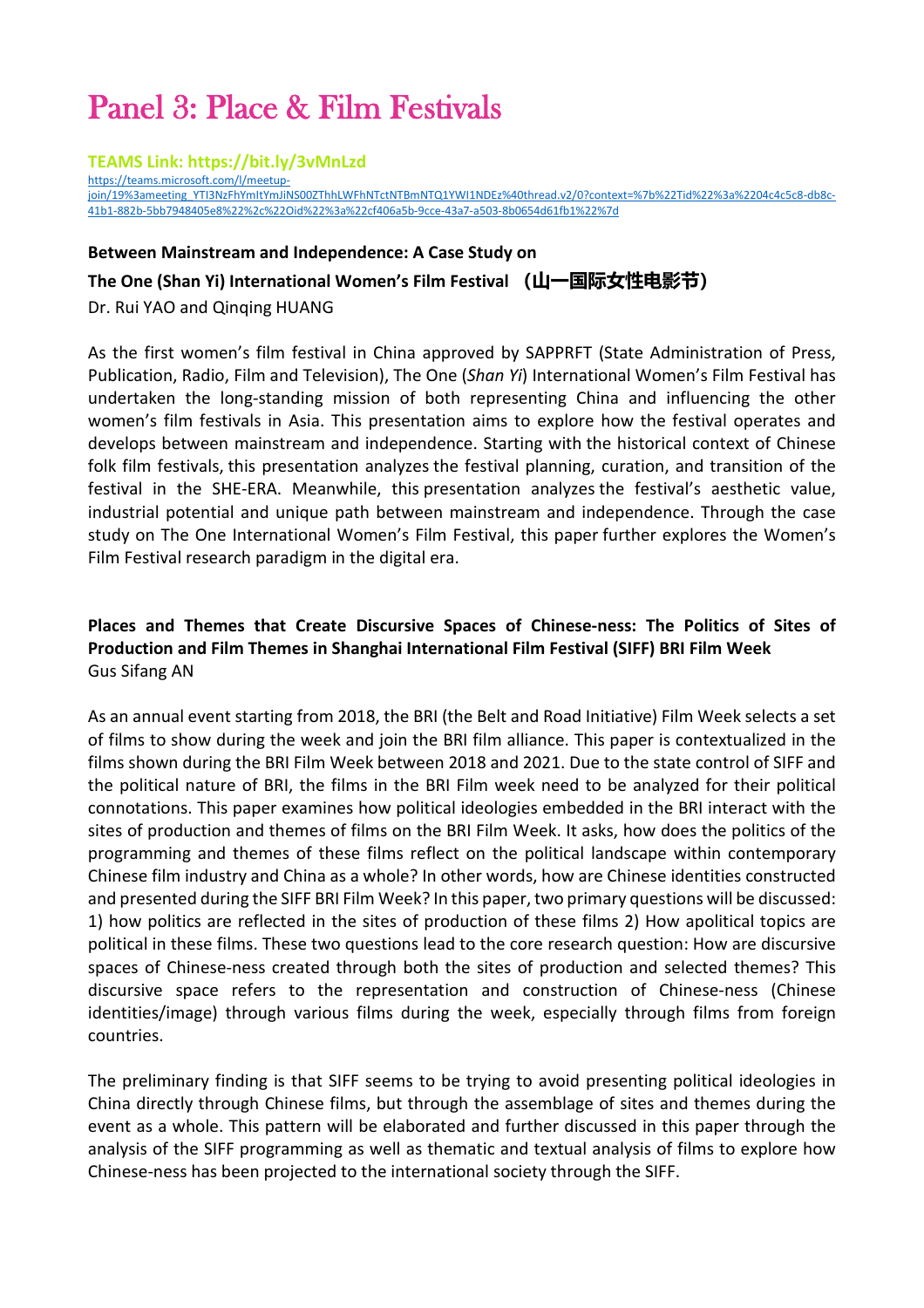#### **Chinese Film Festivals and the Circuit of Film Festivals In China: The case of the Ningbo Short Film Festival** Panjia ZHOU

This research aims to evaluate the impact of Chinese film festivals and understand how stakeholders shape Chinese film festivals. So far, the research about Chinese film festivals mainly starts from the perspective of Western scholars, which lacks the understanding from Chinese scholarly perspectives. This research analyzes the internal mechanism of Chinese film festivals under Chinese cultural and social contexts from the perspective of a Chinese scholar. Employing circuit of culture theory to film festival studies, I propose a new analytical model named "Circuit of film festivals" to study the linkages and interactions of six moments: representation, identity, production, consumption, regulation, and films. The research method uses the case study based on the Ningbo Short Film Festival. Interviews will be conducted in this research. I would argue that Chinese film festivals can help to build national and local images. Also, the dynamics in Chinese film festivals might be influenced by Chinese culture and the political environment.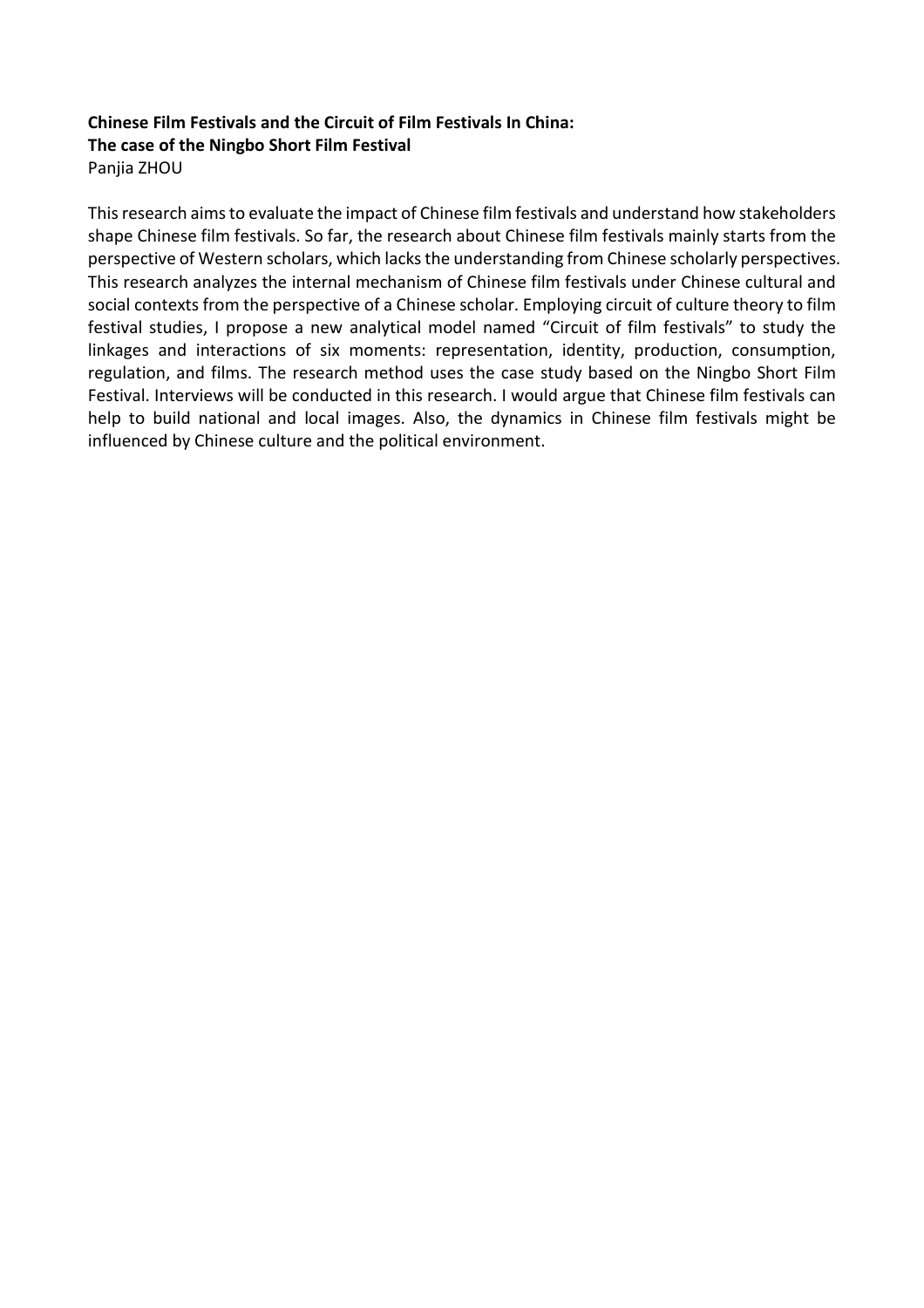## Ningbo Short Film Festival Presentation and Screening

#### **TEAMS Link: https://bit.ly/34HaNXO**

[https://teams.microsoft.com/l/meetup](https://teams.microsoft.com/l/meetup-join/19%3ameeting_MzQ5MDU1ODctZDE0OS00ZTFmLTk2NWMtMTlhY2U0ZWUzYjY4%40thread.v2/0?context=%7b%22Tid%22%3a%2204c4c5c8-db8c-41b1-882b-5bb7948405e8%22%2c%22Oid%22%3a%22cf406a5b-9cce-43a7-a503-8b0654d61fb1%22%7d)[join/19%3ameeting\\_MzQ5MDU1ODctZDE0OS00ZTFmLTk2NWMtMTlhY2U0ZWUzYjY4%40thread.v2/0?context=%7b%22Tid%22%3a%2204c4c5c8](https://teams.microsoft.com/l/meetup-join/19%3ameeting_MzQ5MDU1ODctZDE0OS00ZTFmLTk2NWMtMTlhY2U0ZWUzYjY4%40thread.v2/0?context=%7b%22Tid%22%3a%2204c4c5c8-db8c-41b1-882b-5bb7948405e8%22%2c%22Oid%22%3a%22cf406a5b-9cce-43a7-a503-8b0654d61fb1%22%7d) [db8c-41b1-882b-5bb7948405e8%22%2c%22Oid%22%3a%22cf406a5b-9cce-43a7-a503-8b0654d61fb1%22%7d](https://teams.microsoft.com/l/meetup-join/19%3ameeting_MzQ5MDU1ODctZDE0OS00ZTFmLTk2NWMtMTlhY2U0ZWUzYjY4%40thread.v2/0?context=%7b%22Tid%22%3a%2204c4c5c8-db8c-41b1-882b-5bb7948405e8%22%2c%22Oid%22%3a%22cf406a5b-9cce-43a7-a503-8b0654d61fb1%22%7d)

#### **Current Situation and Vision of Chinese Short Films and Short Film Festivals**

Kent Cai

The origins of the Ningbo Short Film Festival (NSFF) began in 2013 and was renamed the Ningbo Short Film Festival in 2016. It is held once a year, and the main activities include the opening ceremony, film promotion, international short film forum, the NSFF film exhibition, the NSFF sharing meeting, the awards ceremony, and other main activities. [\(www.nbfestival.com\)](http://www.nbfestival.com/)

Screening of *Untouchable* (Pi Chengdong, 2020)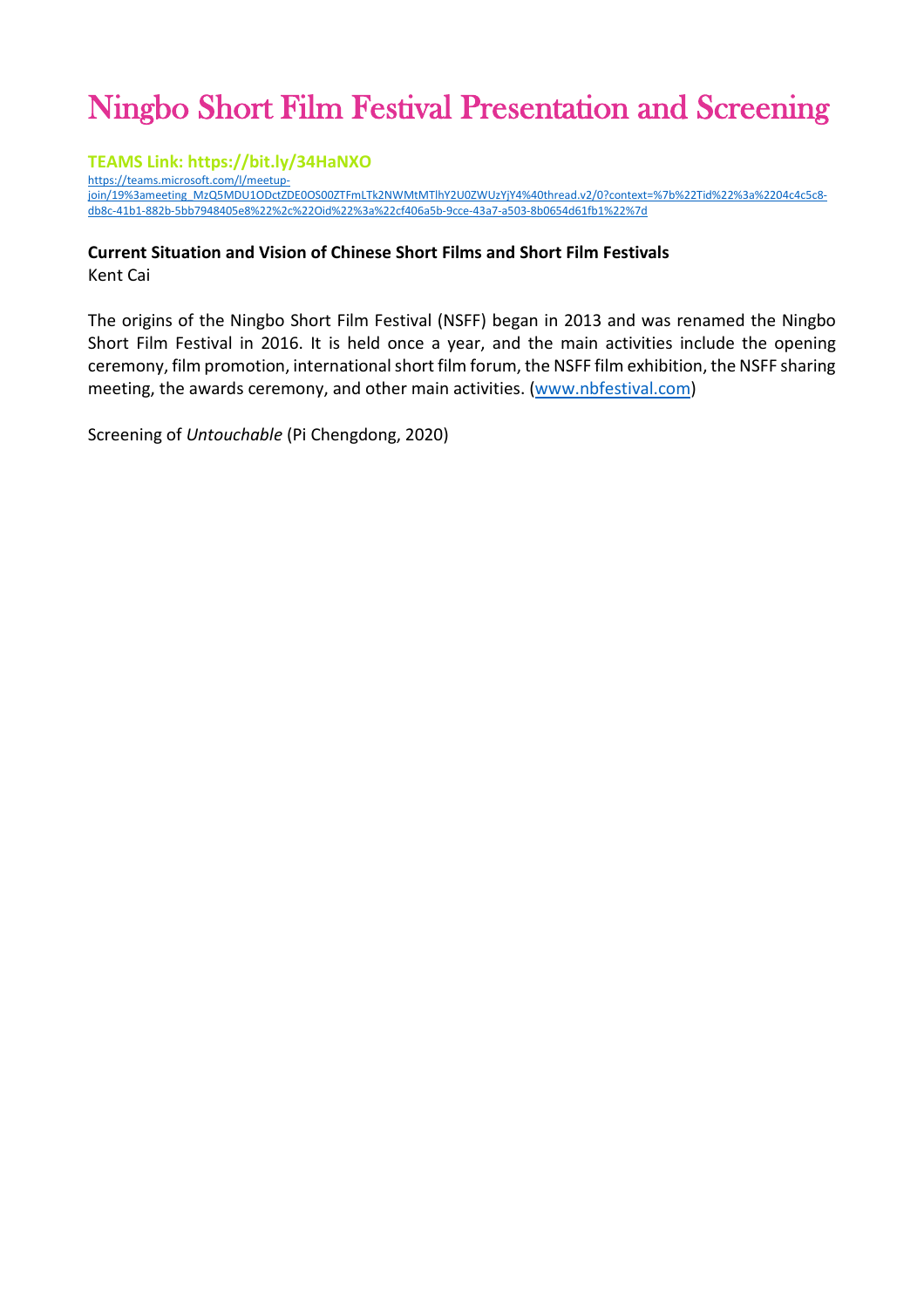# Speaker Biographies

Mr. Gus Sifang AN is a PhD candidate at the Department of International Communications, University of Nottingham Ningbo China. His research interests are Chinese film, film aesthetics, film theory, politics, and cultural studies.

Stephen Andriano-Moore is a Teaching Fellow in Communication and Cultural Studies at the University of Nottingham Ningbo China in the School of International Communications. His primary research is on issues and politics of labor in media industries with emphasis on Hollywood film sound professions. His secondary research area is on the China film industries in both local and global contexts. The global research focuses on China-Hollywood co-productions and the impacts of the China film law on global cinema. Research into local industries focuses on Ningbo's efforts for becoming a world-renowned locale for film and television production through city branding and promotional video and the development of the Xiangshan Global Studio.

Dr. Adam Brillhart is a practicing architect and Assistant Professor in the Department of Architecture at Xi'an Jiaotong-Liverpool University. He holds a Bachelor's degree in Architecture from New Jersey Institute of Technology, a Master's of Science from Columbia University, and a PhD in Architecture and Art from China Academy of Art. Building upon diverse experiences practicing with Adjaye Associates in New York City and conducting rural research with Wang Shu at China Academy of Art, his work as an architect and writer focuses on material processes, tectonics, and instrumentality.

Melissa Shani Brown, PhD is affiliated with Ruhr-Universität Bochum, Germany. She previously worked at the University of Nottingham Ningbo. Her research interests include the conceptual uses of "silence" in critical theory, the representation of gender and sexuality in cultural texts, as well as identity within tourism.

Kent CAI is the Director of the Ningbo Short Film Festival International Engagement, and the Vice President of the Ningbo Short Film Association.

Zhen Troy CHEN, PhD is Assistant Professor of Media, Communication and Cultural Studies at University of Nottingham Ningbo. He is also Adjunct Research Fellow of the Griffith Centre for Design and Innovation Research at Griffith University. His research interests are in digital media, journalism, cultural and creative industries, cultural and media policy, and experience design. His recent research papers have appeared in *Journal of Consumer Culture*, *Social Semiotics* and *Ethics and Information Technology, Global Media and China, and Asian Journal of Women's Studies.*

Dr Jinuo DIAO, is a Postdoctoral researcher and 'Shuimu Scholar' at Tsinghua University. Her PhD is from the University of St Andrews (UK). Before the PhD research, she studied at the University of Bristol (UK) and had been awarded a Master of Philosophy. Her current research focusses on the contemporary Chinese film industry, as well as scrutinising various phenomena at the intersection of film industry and cultural tourism.

Qinqing HUANG is a graduate student at Guangzhou University, in the School of Journalism and Communication.

Professor G. D Jayalakshmi (or Jaya as she is known) is an award-winning, experienced film-maker, educator and international film and media consultant whose career has spanned a wide range of